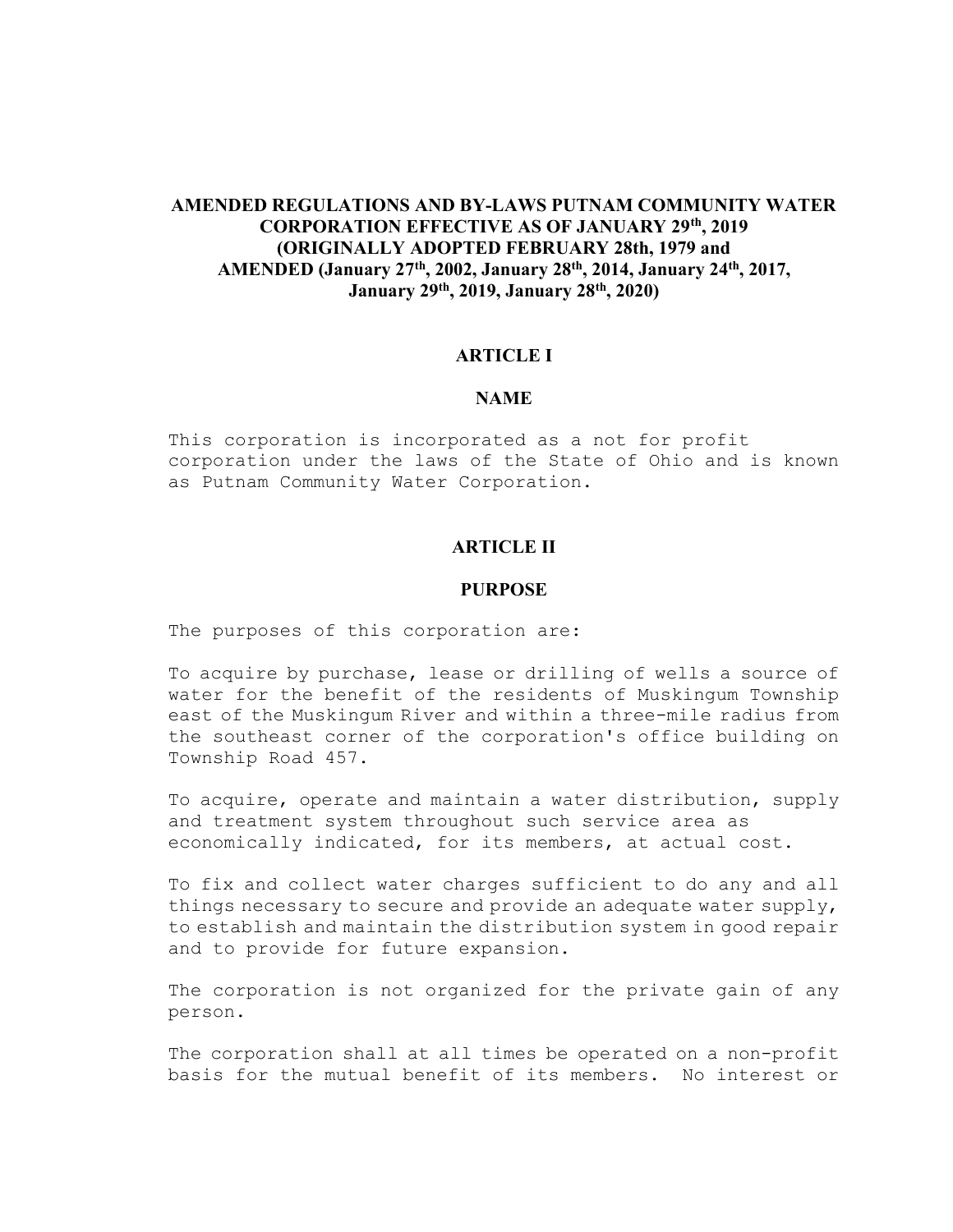dividends shall be paid or payable by the corporation on any capital furnished by its members.

### ARTICLE III

### DIRECTORS, OFFICERS AND DUTIES

The governing body of this corporation shall be a Board of Directors. The management and control of the affairs of this corporation shall be vested in the Board.

The board shall consist of at least five but not more than seven members. The number of Directors may be changed by resolution of the Board of Directors without amendment to these Regulations and Bylaws. Directors shall be elected at the annual members' meeting, or if an annual meeting is not held, then at a special meeting called for that purpose. Only members of the corporation may serve as Directors.

Directors shall hold office for three years. At the annual meeting of the members which marks the third anniversary of a Director's election, the position of the Director shall be filled by vote of the members. Barring a timely replacement or reelection, a Director shall continue to serve beyond the Director's three-year term until his or her successor is elected and qualified.

Vacancies on the Board of Directors shall be filled by majority vote of the remaining members of the Board and the person so selected shall serve the remaining term of the vacancy.

The Board of Directors shall elect from their membership a Chairman, who shall also serve as President of the corporation, and who shall preside at all meetings of the members and Directors, sign the records thereof, and perform generally all the duties usually performed by the chief executive officer of a corporation, and such other and further duties as shall be from time to time required of him by the members or the Directors. A Vice Chairman shall also be elected to serve in the absence or disability of the Chairman.

The Board of Directors shall appoint a Manager, who shall also serve as Secretary-Treasurer of the corporation, and who shall bill for and collect fees due the corporation, disburse funds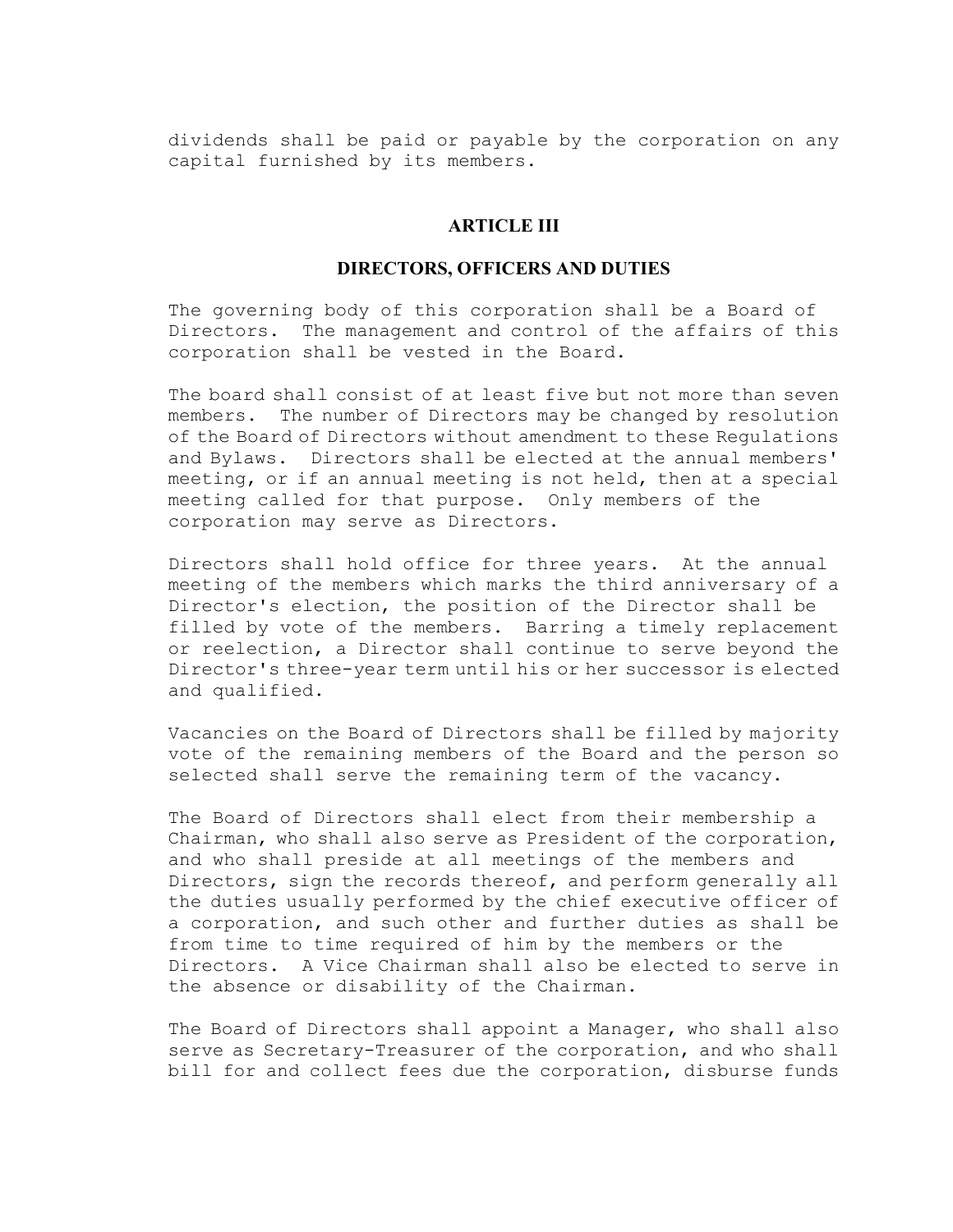as directed by the Board of Directors, maintain proper books of account, generally oversee the operations of the corporation and perform any other duties which the Board of Directors may assign. The Manager may appoint one or more assistants, with the advice and consent of the Board of Directors, to assist the Manager in the conduct of the corporation's operations. The books and records of account of the Manager shall be audited at regular intervals at the discretion of and in the manner selected by the Board of Directors.

For their service to this Corporation, the Chairman shall" receive \$150 per meeting attended including special meetings. The Vice Chairman shall receive \$125 per meeting attended including special meetings. The other Directors shall each receive \$100 per meeting attended including special meetings. Any Director who obtains an operator's license shall receive an additional \$50 per meeting attended in addition to regular Director's compensation. These amounts shall not be increased or decreased except at an annual membership meeting or special membership meeting and upon due notice.

The Directors shall fix the compensation and other conditions of the employment for the Manager or any other officers or full time or part time employees of the corporation.

Four members of the Board of Directors shall constitute a quorum to transact business.

The Board of Directors shall meet at regular intervals to be determined by them and shall do all things necessary to carry out the purposes for which this corporation was formed.

Special meetings of the Board of Directors may be called by the Chairman or the Vice Chairman and two members of the Board. Notwithstanding anything in these Regulations and Bylaws to the contrary, any meeting of the Board of Directors may be held through any means of electronic communication pursuant to which each Director is able to hear every other Director participating, or in any other manner permitted under the laws the State of Ohio, and such participation shall constitute attendance at such meeting.

Any action which may be authorized or taken at a meeting of the Board of Directors may be taken without a meeting with the affirmative vote or approval of a majority of the Directors,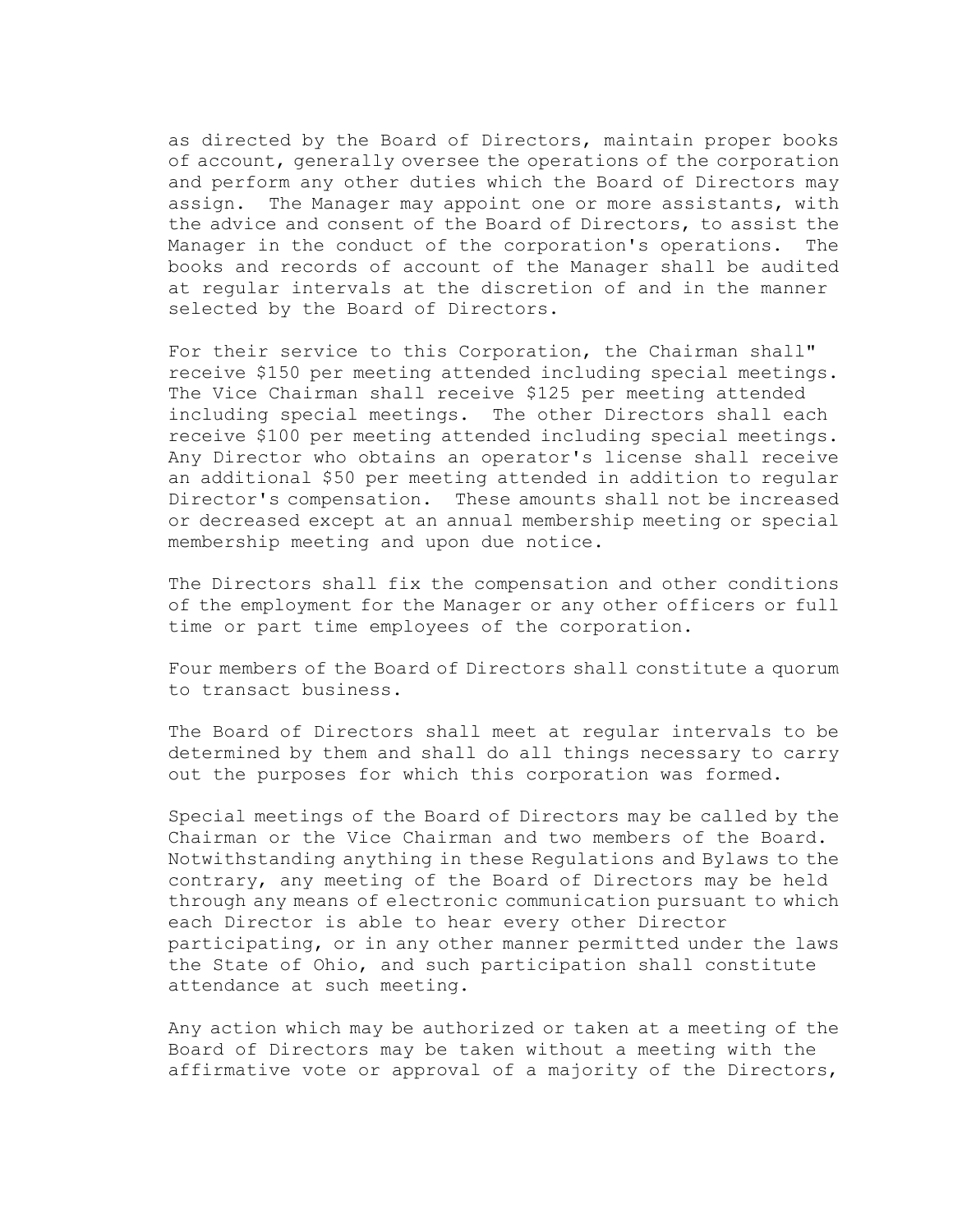evidenced in a writing or writings signed by all of the Directors.

### ARTICLE IV

### QUALIFICATION OF MEMBERS

Each person owning improved real estate (property) in the corporation's water service area and purchasing water from the corporation for property owned by the person in the corporation's service area shall be a member of this corporation and shall be entitled to one vote. Persons seeking to become members or members seeking to connect additional owned properties to the system shall make said connection at their own expense and only with the consent and approval, and within the sole discretion of the Board and the Manager. Proper tie-in charges, advance deposits, meter fees, and so forth, will be determined from time to time by the Board and Manager and will be payable to the corporation prior to any connection.

Membership shall follow property ownership, and shall be transferred upon sale of property.

Non-payment of a water bill shall, in the discretion of the Directors and Manager, result in the suspension of membership and disconnection from the corporation's distribution system until the bill is paid and any required deposit and reconnection fees are paid.

Main lines to the property lines of new members or non-member customers shall be, or shall be conveyed to and become the property of the corporation, but the Directors may defer acceptance of any conveyance for a period not to exceed two years from completion.

An equitable method of allocating expense of repair of service lines from the member's structure to the member's property line, as well as any services line located off of the member's property, shall be provided for by a policy of the Directors.

### ARTICLE V

### **MEETINGS**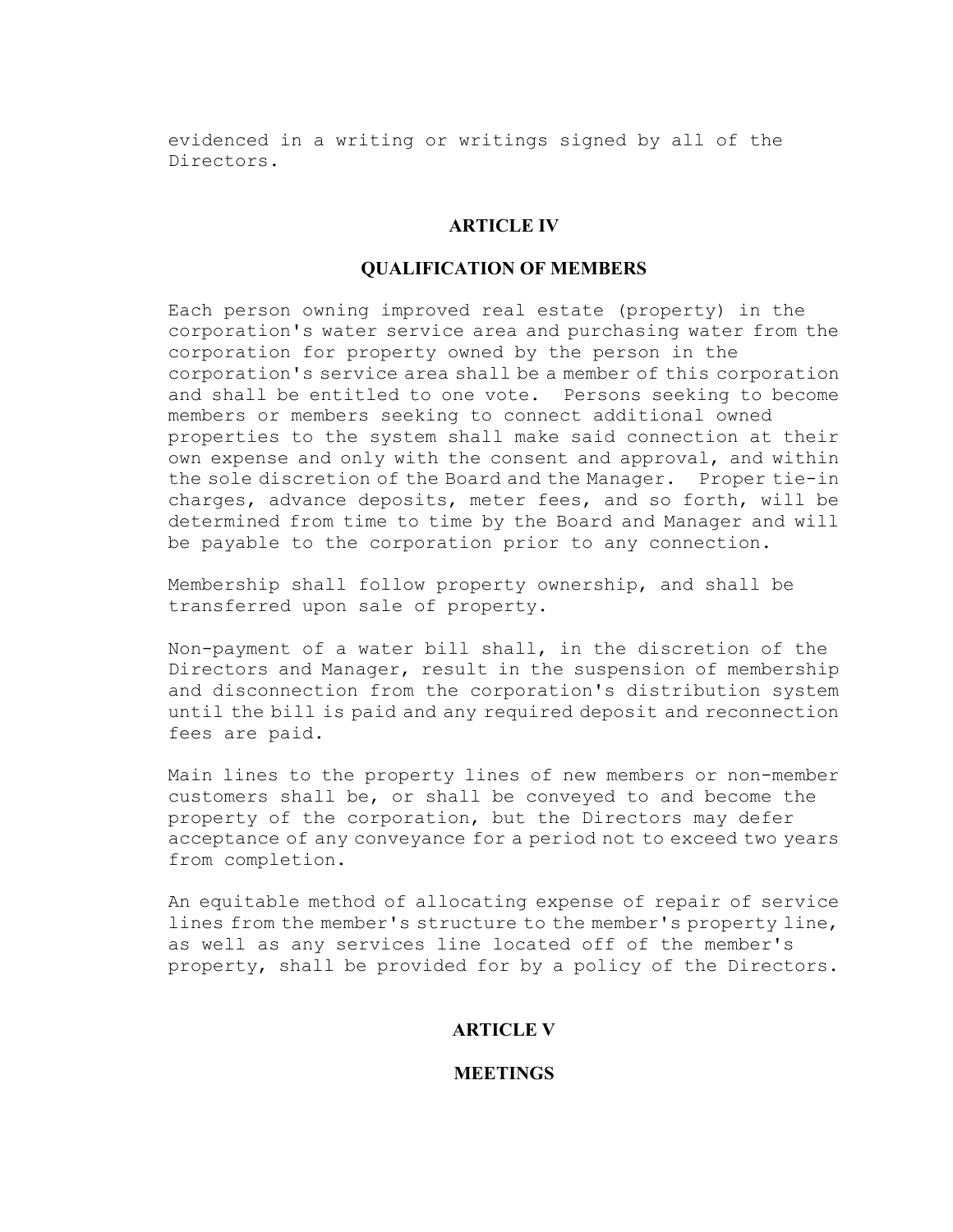The annual meeting of the members of this corporation shall be held at the corporation's office at 7:00 o'clock p.m. on the last Tuesday in January of each year or at such other time, date and place as the Board of Directors may determine. Notice of said annual meeting shall be given by publication once at least five days before in a newspaper published and of general circulation in Marietta, Ohio.

Special meetings of the members may be called by any Director or by 10% of the members of the corporation, by written notice, given by the Manager at least five days before the date of such meeting, to each member by mail, at his last known address or by publication once, at least five days before the date of such meeting, in a newspaper published and of general circulation in Marietta, Ohio.

At all meeting of members, ten members present in person or by proxy shall constitute a quorum.

Vote by proxy at members' meetings shall be permitted if the proxy is given in writing and, unless the proxy is limited, may be used on any matter coming before the meeting; provided, however that only members may hold proxies, and no member may hold more than five proxies at any meeting.

### ARTICLE VI

### ORDER OF BUSINESS

Unless suspended by a majority vote of the members present at any meeting of the members, the order or business at all members' meeting shall be as follows:

- 1. Reading and approval of minutes of last meeting of members.
- 2. Reading of reports and statements.
- 3. Unfinished business.
- 4. Election of Directors, if in order.
- S. New Business.

### ARTICLE VII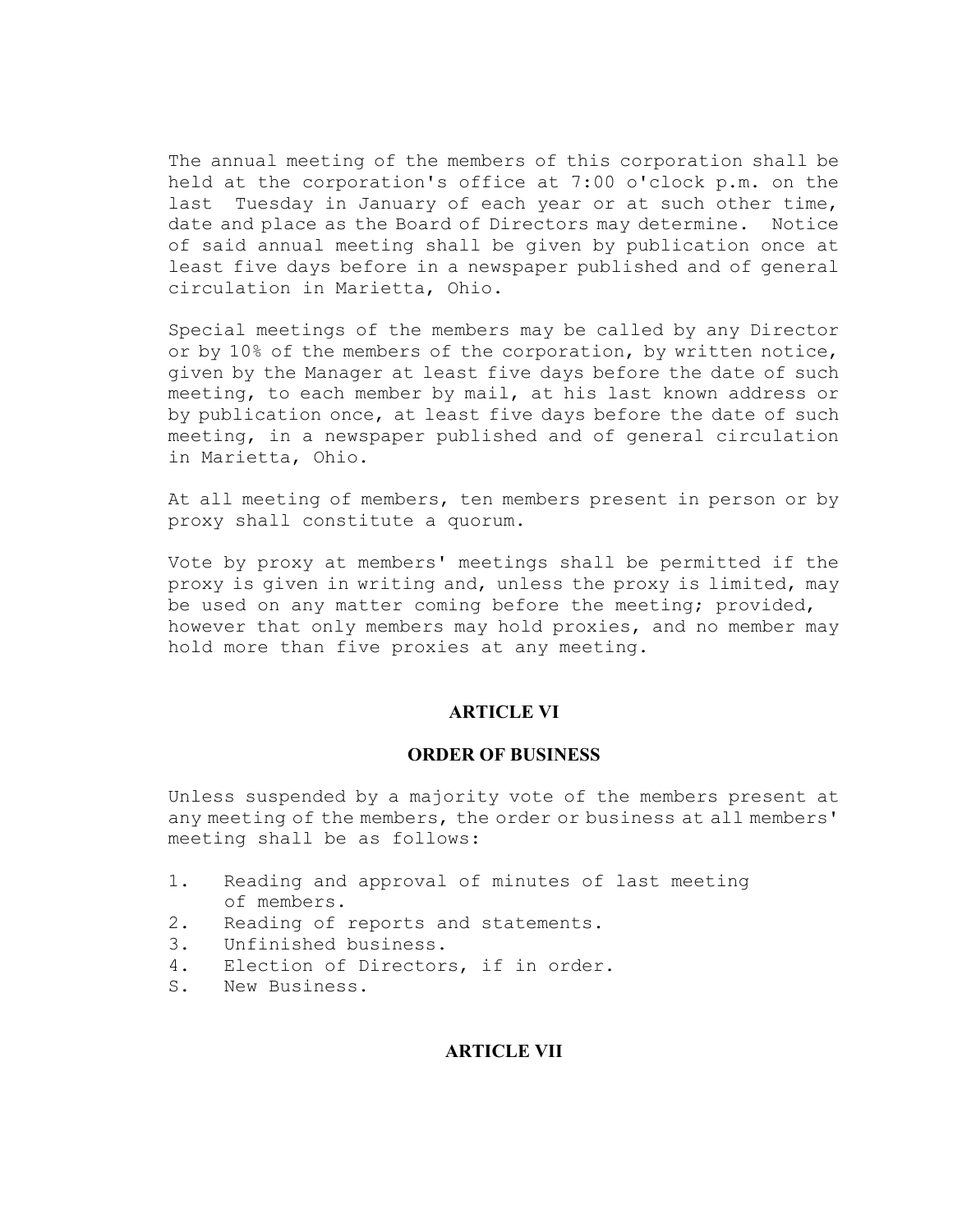# NON-MEMBER CUSTOMERS

The Directors may enter into contracts with property owners out of the corporation's water service area to furnish water thereto on such terms and conditions as the Directors shall determine, if such persons have need of and reasonable accessibility to water produced by the corporation; provided that the corporation shall fully recover any expense thereof on a commercially reasonable basis. Such owners shall become members of the corporation, subject in all respects to these Regulations and Bylaws.

# ARTICLE VIII

## PUBLIC SERVICE

The Directors may authorize the use of the corporation's real or personal property by non-members for educational, recreational, athletic or community and/or public purposes and may provide regulations therefore.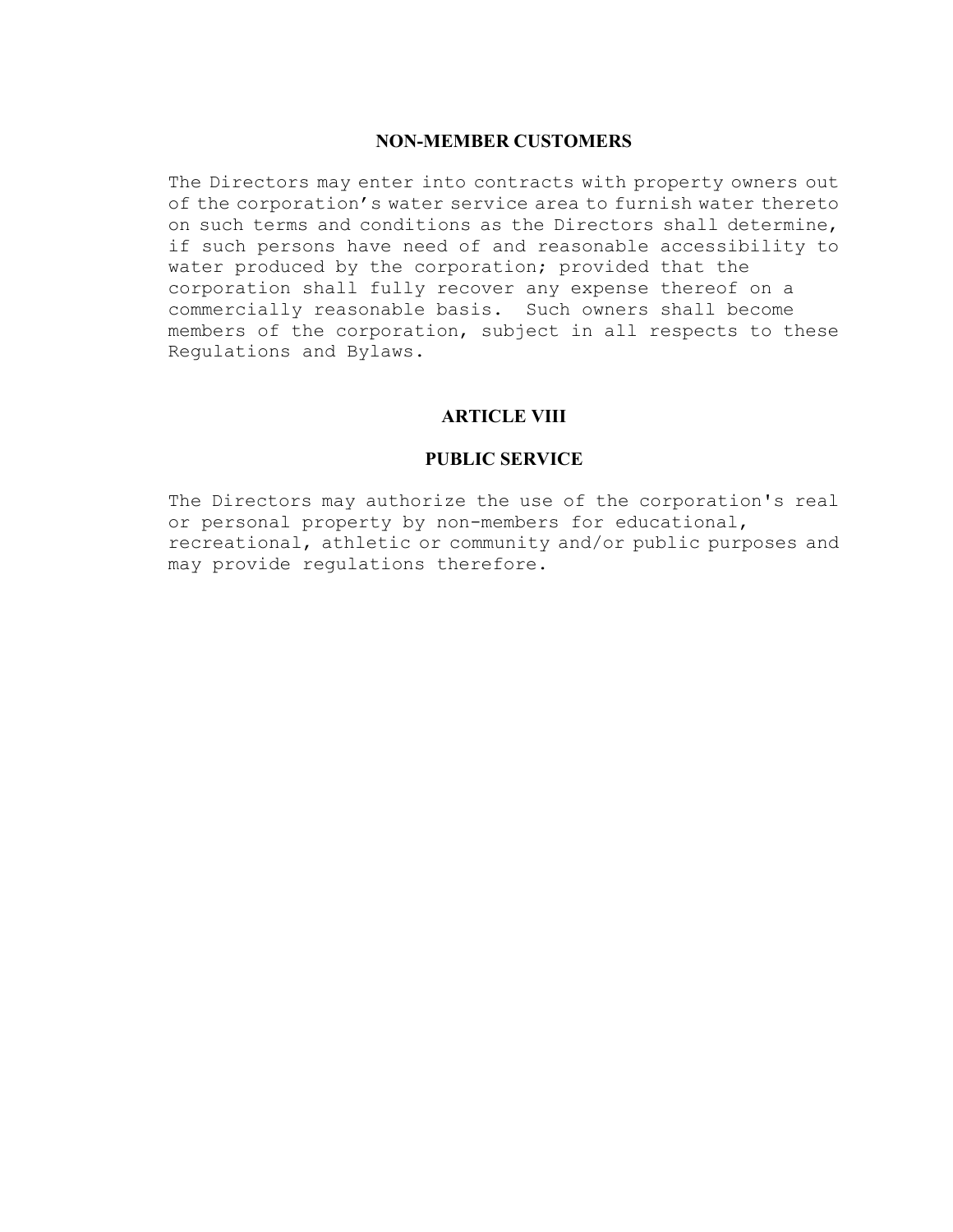# ARTICLE IX

### AMENDMENTS

Regulations may be adopted, amended, or repealed by the assent thereto of two-thirds of the members of this corporation or by majority vote of the members present at a meeting called for that purpose or at any annual meeting of the members.

# ARTICLE X

## MEMBERS TO SUBSCRIBE TO REGULATIONS

All members, as they join this corporation, shall be required to subscribe to these regulations. As membership terminates, the Secretary-Treasurer will note that fact and the date and reason therefore after the name of such former member.

# ARTICLE XI

### DISTRIBUTION OF SURPLUS FUNDS

It is not anticipated that there will be any net income from the corporation's activities, but if there should be any such net income, then at the end of the fiscal year, after (i) paying expenses of operations and maintenance, (ii) paying interest and principal of obligations and debts, and (iii) reserving funds for depreciation and for anticipated construction, operation and maintenance costs, then any funds remaining shall be distributed to the members on the basis of the assessments and charges made, levied against and paid by such members during the year.

### ARTICLE XII

### DISTRIBUTION ON DISSOLUTION

Upon the dissolution or other termination of this corporation, all of the assets of the corporation which remain for distribution after winding up of the corporation's affairs shall be distributed to or inure to the benefit of the then current members of the corporation. The corporation's